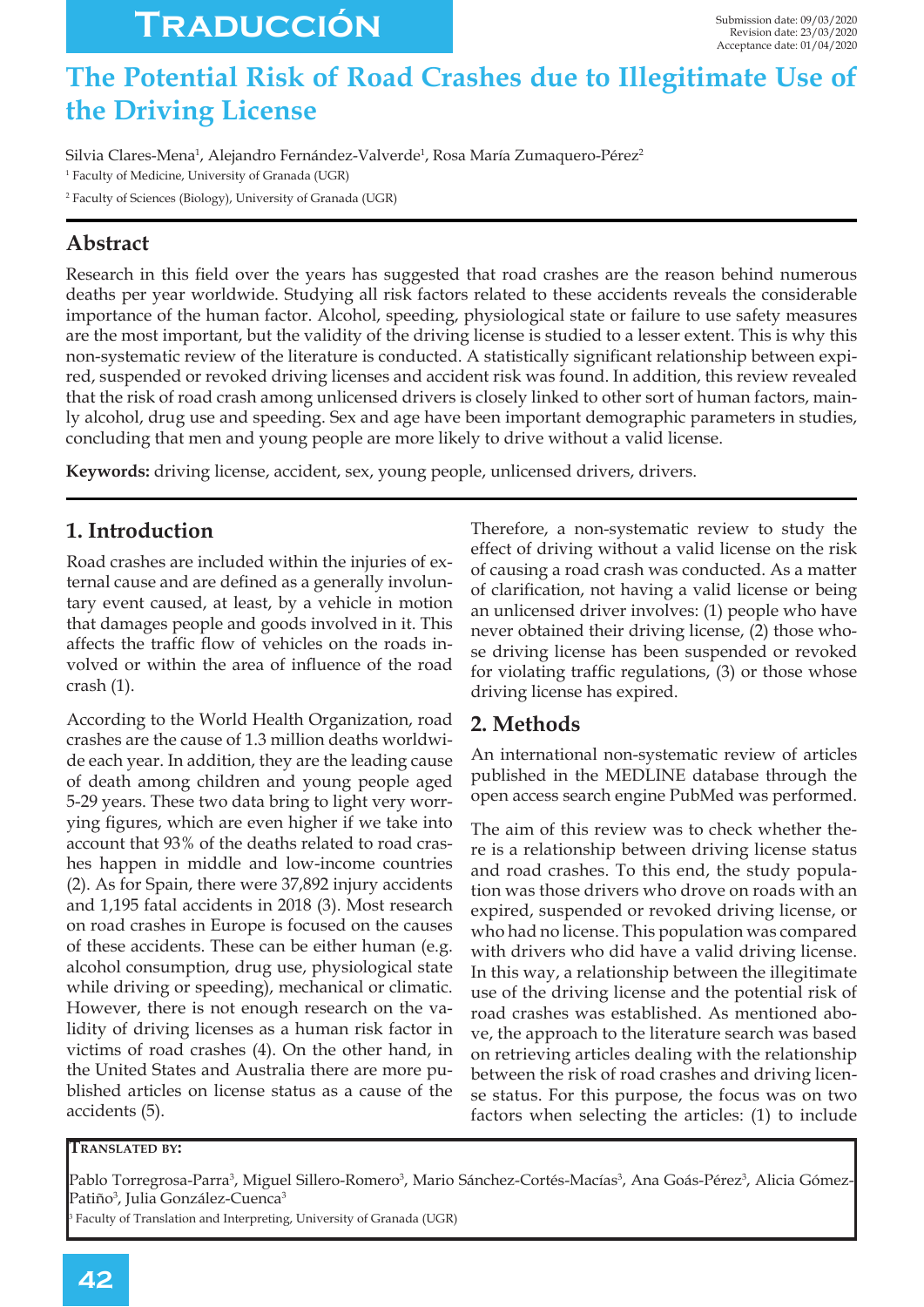unlicensed drivers in the study, and (2) to include studies where the rate of road crashes in a region is related to the validity of the driving license.

The selection of articles was carried out following these criteria: their date of publication was delimited to the last 15 years (2005-2020), and no search filters were applied regarding the language, because it was considered that this review would have an international scope. The keywords used to search the articles were chosen following the terminology thesaurus MeSH (Medical Subject Headings), and they were chosen freely according to our study hypothesis. To streamline the search process in PubMed, a search formula was created: (unlicensed OR disqualified OR lost) AND driv\* AND (traffic injuries OR traffic crashes). This formula covers unlicensed drivers (study population), drivers in general (including drivers with a valid driving license, allowing the comparison with the study group), and road crashes, so that drivers can be related to the accident.

As a result, eight relevant documents were selected from the total of 113 references found. Although these eight documents included the desired parameters to deal with the hypothesis, three of them were discarded because they used as the main parameter the Graduated Driving Licensing (GDL), which did not fit our research question. Another article was discarded because it focused on solutions that could be applied to prevent unlicensed driving. Finally, we focused on the four remaining articles, which were the basis of this non-systematic review  $(5, 8-10)$  (Figure 1).

## **3. Results**

The actual prevalence of unlicensed drivers in the general population and the risk of being involved in a road crash are unknown. However, some studies appear to suggest that unlicensed drivers are more likely to be involved in road crashes, and these tend to be more serious.

According to studies carried out in some countries, a considerable part of road crashes is caused by unlicensed drivers. Australia and the US estimate that unlicensed drivers are involved in 10-20% of fatal accidents (6).

In addition, according to data by Foundation for Traffic Safety (7), an unlicensed driver is involved in one out of five fatal accidents in the US. The risk of road crash is higher for those who never obtained a driving license compared to those whose license had been revoked. Nevertheless, in Europe there is a lack of studies on unlicensed drivers and their involvement in road crashes (5).

Some studies, such as the one carried out by Stephanie Blows et al.  $(8)$ , investigated the prevalence of unlicensed drivers among those who had had a road crash and had been hospitalized or had passed away (cases), in comparison with people who were driving in the same area and had not had an accident (controls).

In the interview with the drivers, several factors, such as driving license status, alcohol, the state of the vehicle, the Stanford Sleepiness Scale, the speed of the vehicle, and seat belt use were considered. Adjusting for sex and age, a strong association between unlicensed drivers and fatal crashes was found, since 12% of cases did not possess a driving license as opposed to 1% of controls (Table 1). The article concluded that, in terms of road crashes, unlicensed drivers represented a statistically significant risk group up to three times as high compared to licensed drivers. Other risk factors and possible confounders were also analyzed, with ethnicity, educational level, Stanford Sleepiness Scale, alcohol and time of driving exposure being the ones contributing most likely to being involved in a fatal crash. Furthermore, it was observed that unlicensed drivers presented risky driving behaviors, such as alcohol consumption, speeding or not wearing a seat belt, thus increasing the risk of road crash, the possibilities of being found guilty, and being involved in more serious road crashes. It should be considered in this article that the controls not answering the survey might also be unlicensed drivers, which would lead to overestimate the number of drivers without a valid driving license in the cases group.

Therefore, there are other documents that present data supporting these ideas, such as the one conducted by Sukhvir S. Brar (9). The data in this study were obtained from the road crash databases known as Fatality Analysis Reporting System (FARS) and Statewide Integrated Traffic Records System (SWITRS). The first database reports on licensed drivers, whereas the second one reports on the guilt of the drivers involved in the road crash. The factors considered for this study were the date and time of the accident, the age and sex of the driver and the model year of the vehicle. The accidents selected were those where two vehicles were involved (passenger cars or light trucks) with identified drivers having a valid or revoked driving license, or not having one. The accidents where two people or none were guilty were discarded.

It was observed that the prevailing age group in this type of accidents ranged from 20 to 29 years. Those unlicensed drivers crashing tended to be younger than those with a valid driving license. Furthermore, those with a revoked or suspended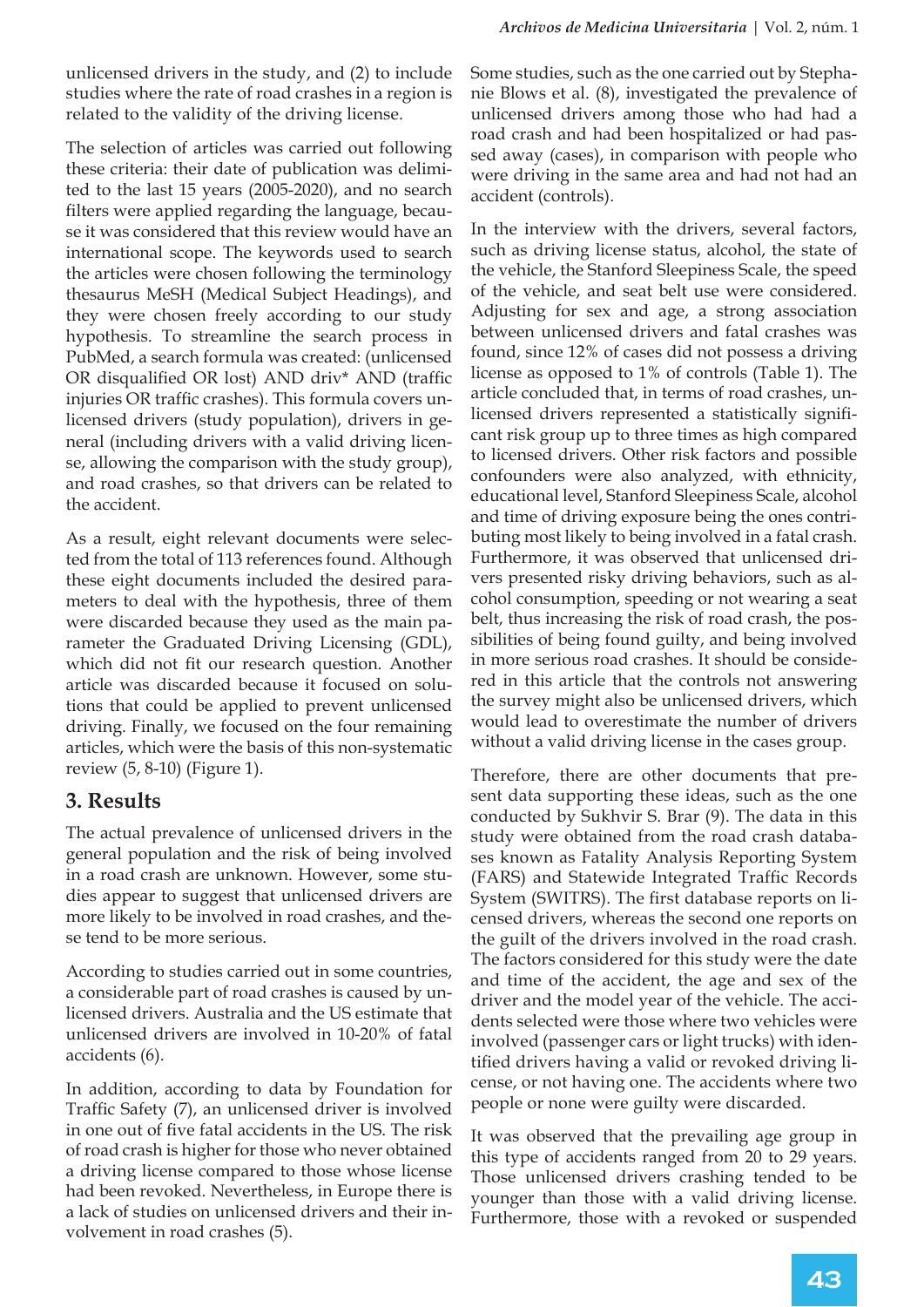license or those who did not possess one were twice as involved in road crashes as those with a valid license. Their fatality relative risk ratio was higher than 1 (2.6 for those with a revoked or suspended driving license, and 2.7 for those without license) in all years analyzed.

With regard to the higher propensity to be involved in a fatal road crash among young people without a valid driving license, some data were also found in the study by Jonathan Fu et al. (10). In this paper, variables such as the license status, sex of the passenger, alcohol consumption, number of passengers, year of the accident and whether it took place in an urban or rural area were studied. It concluded that young drivers (25-34 years old) without driving license are often involved in a higher number of fatal crashes and present certain risk behaviors (e.g. drug and alcohol abuse, speeding, and a lower seat belt use). Among the victims, 10.51% were unlicensed and 8.8% had an expired license (Table 2).

It should be noted that these drivers also play an important role in the safety behavior of their passengers. This study showed that the use of a safety system such as the seat belt by the driver is a predictor of its use by the passengers (10) (some of these data are collected in Table 2). It is thus concluded that driving without a license represented a statistically significant risk for the absence of use of the passenger restraint system. It was also observed that the presence of a young female passenger in the vehicle led to safer driving practices by young male drivers, whereas a young male passenger was associated with more dangerous driving practices for both male and female drivers (10).

Finally, the study conducted by Friduly Sagberg (5) concluded that, in accordance with the results of previous work, unlicensed drivers face a higher risk of road crash (3%) than other drivers (1.4%), in addition to being of a more serious magnitude. Speeding, drug use, alcohol consumption and recklessness are more frequent among unlicensed drivers and among those responsible for the accident both with or without a license. Alcohol or drug influence was found in 50% of unlicensed drivers, compared to 17% of licensed drivers.

# **4. Discussion**

According to one of the studies used as a reference  $(8)$ , drivers with an expired license are twice as likely to have initiated the accident. Despite their coincidences in several factors, we found differences both in sample sizes and in the duration of the studies  $(8, 9)$ .

There is a strong association among unlicensed drivers between negligence committed based on age and sex  $(5, 8-10)$ . Road crash rate is higher among young people, specifically between 15 and 39 years of age (9) (Figure 2). Nevertheless, there were no significant associations in other studies (8) between the license status and the age demographic variable due to the small size of the sample used for the study. Furthermore, it was shown that men are more likely to drive without a valid driving license than women (9) (Figure 2).

As argued in one of the studies  $(8)$ , it is unlikely that driving without a license increases per se the risks of suffering injuries due to road crashes, as this is probably due to its association with other factors. Among the factors that can affect accident rate along with an expired driving license, the authors agree that alcohol and drug use are the main causes  $(8, 9)$ . Sleepiness, speeding and seat belt use should also be noted  $(5, 8-10)$ . With regard to the factors mentioned, a sex distinction concerning seat belt use is made, with women tending to wear it more, which is in turn related to safer driving practices in comparison with men – all that based on the age demographic factor, specifically among young people (10).

Regarding all the parameters measured in the documents of interest, there are barely any contradictions between the results of the studies. All of them agree on the existence of an association between road crash rates and the illegitimate use of driving licenses. Therefore, it can be concluded that unlicensed drivers are more involved in road crashes than licensed drivers (5, 8-10). Nevertheless, this non-systematic review presents some limitations, as it focused on a very specific research question. As a consequence, we were obliged to exclude studies not fulfilling the selection criteria. As mentioned at the beginning, there are differences in sample size and duration between studies, which does not allow for certain parameters to be measured in some of them. As a result, a comparison under the same conditions cannot be established. Furthermore, the restriction of articles on this study hypothesis to specific geographical areas renders the results obtained not completely representative on a global scale.

# **5. Conclusions**

Road crashes are a well-studied event all over the world. The numerous studies on the field identify alcohol, bad state of the car, speeding or age as clear risk factors leading to an accident while driving. Among these factors, one that is not as well explored as the rest is worth mentioning: the validity of the driving license.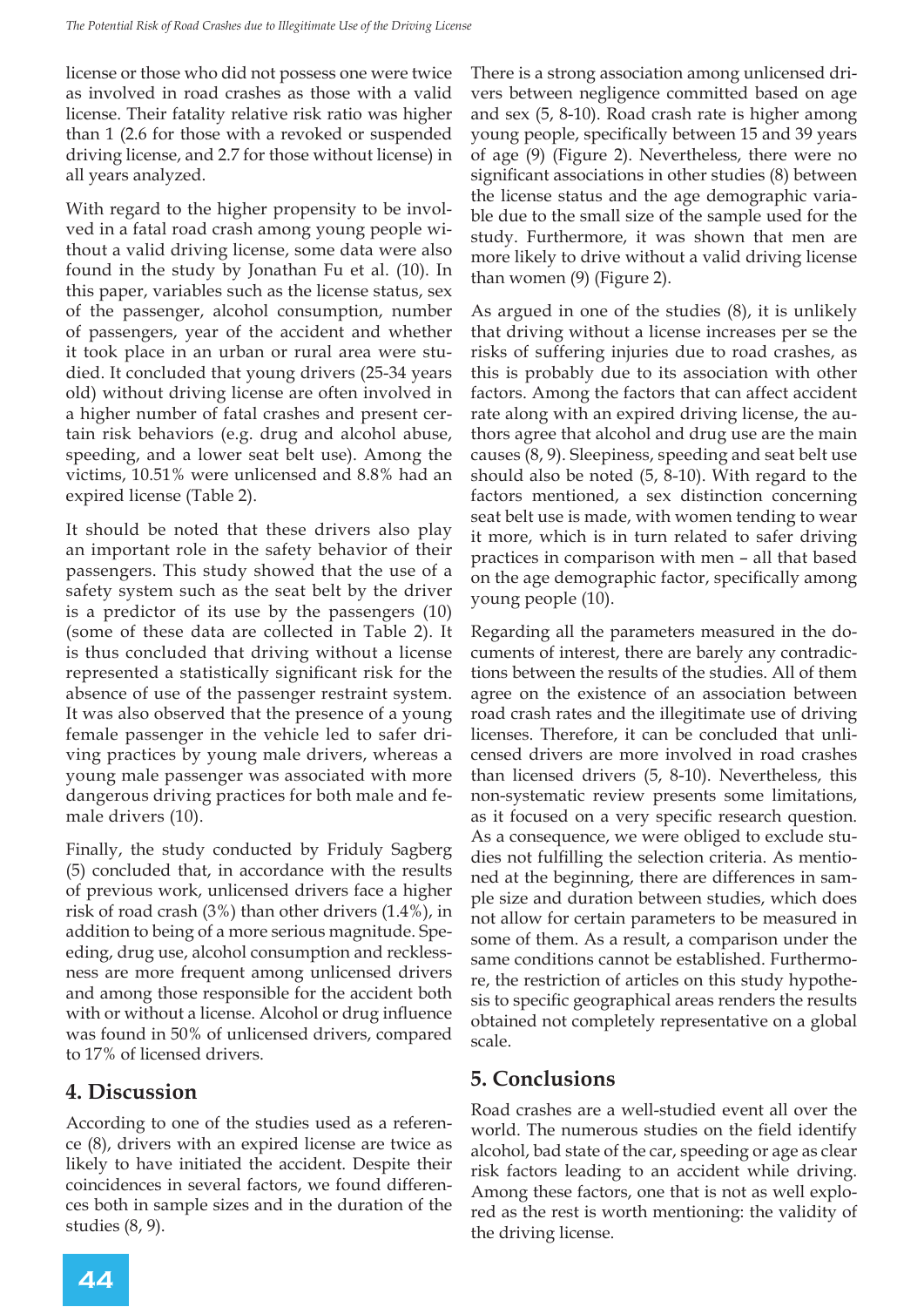When conducting this non-systematic review, a small number of studies analyzing the connection between road crashes and the possession of a driving license was identified. The articles found on this last risk factor show as a first remarkable fact that almost all of them were carried out in the United States or Australia, and very few in Europe. According to the study hypothesis and its literature search, this makes the results obtained not completely representative on a global scale. In addition to this, all concluded that driving without a valid driving license is directly associated with higher accident rates. This situation is usually linked to other types of negligent behavior, such as alcohol consumption, speeding or failure to use vehicle safety measures. Likewise, among unlicensed drivers, the profile of the young male driver stands out.

In view of this non-systematic review and the results obtained in it, it can be concluded that, due to the scarcity of research on the main topic (especially in Europe), it is necessary to design new studies collecting new data to analyze the relationship examined and subsequently extrapolate the results to a global scale.

## **Statements**

### **Acknowledgements**

This paper is part of the Teaching Innovation Project coordinated between the Faculty of Medicine and the Faculty of Translation and Interpreting of the University of Granada (UGR), within the framework of the FIDO Plan 2018-2020 of the UGR (code 563).

## **Ethical concerns**

This paper did not require the approval of any ethics committee.

#### **Conflicts of interest**

The authors of this paper declare no conflicts of interest.

## **Funding**

No funding was received for the production of this paper.

## **References**

- 1. mintransporte.gov.co [Internet]. Ministerio de Transporte, Gobierno de Colombia; [Last access: 24 March 2020]. Available at: https://www.mintransporte.gov.co/preguntas-frecuentes/4/ seguridad-vial---accidentes-de-transito/
- 2. who.int [Internet]. World Health Organization; [Last access: 9 March 2020]. Available at: https://www.who.int/es/newsroom/fact-sheets/detail/road-traffic-injuries
- 3. dgt.es [Internet]. Dirección General de Tráfico; [Last access: 24 March 2020]. Available at: http://www.dgt.es/es/seguridad-vial/estadisticas-e-indicadores/accidentes-30dias/tablas-estadisticas/2018/
- 4. Hanna CL, Hasselberg M, Laflamme L, Möller J. Road traffic crash

circumstances and consequences among young unlicensed drivers: A Swedish cohort study on socioeconomic disparities. BMC Public Health. 2010;10.

- 5. Sagberg F. Characteristics of fatal road crashes involving unlicensed drivers or riders: Implications for countermeasures. Accid Anal Prev.2018; 117:270-5.
- 6. Vatson B. The Crash Risk of Disqualified/Suspended and Other Unlicensed Drivers. In International Conference on Alcohol, Drugs and Traffic Safety [Internet]. 200.p. Available at: https:// eprints.qut.edu.au/7002/
- 7. Griffin LI, Delazerda S.Unlicensed to Kill. 2000.<br>8. Blows S. Ivers RO, Connor J. Ameratunga
- Blows S, Ivers RQ, Connor J, Ameratunga S, Woodward M, Norton R. Unlicensed drivers and car crash injury. Traffic Inj Prev.2005;6(3):230-4.
- 9. Brar SS. Estimating the over-involvement of suspended, revoked, and unlicensed drivers as at-fault drivers in California fatal crashes. J Safety Res. 2014; 50:53-8.
- 10. Fu J, Anderson CL, Dziura JD, Crowley MJ, Vaca FE. Young unlicensed drivers and passenger safety restraint use in u.s. Fatal crashes: concern for risk spillover effect? Ann Adv Automot Med. 2012; 56:37-43.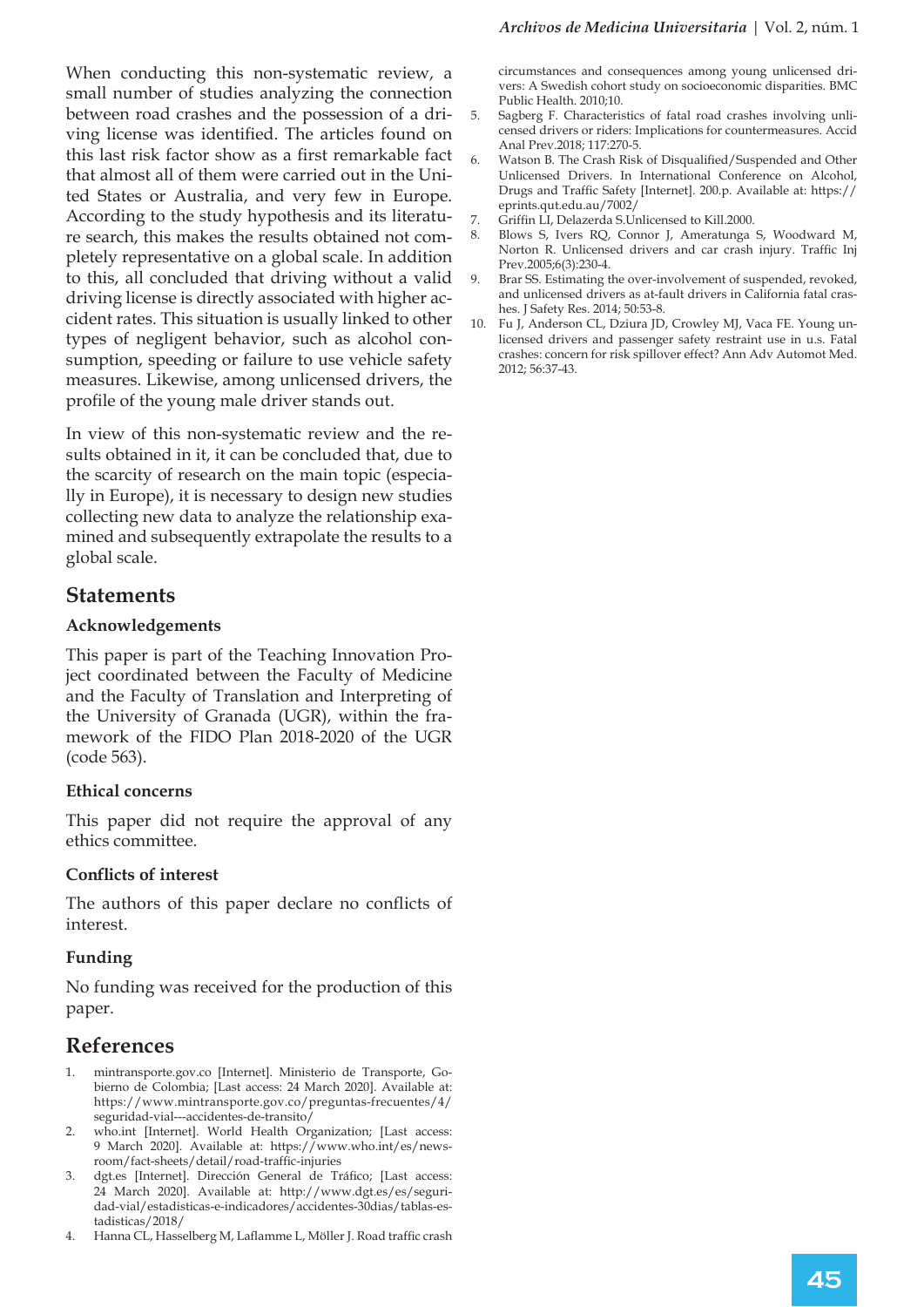## **Annex I: Tables**

|                                                             | Stephanie Blows et al.        |                               |
|-------------------------------------------------------------|-------------------------------|-------------------------------|
|                                                             | Cases<br>571                  | Controls<br>588               |
| Licensed                                                    | 87.9%                         | 98.8%                         |
| Unlicensed<br>• Expired/suspended/revoked<br>• Not obtained | 11.6%<br>$•1.9\%$<br>$•9.6\%$ | $1.1\%$<br>$•0.02\%$<br>•1.1% |
| Do not know/lost                                            | 0.5%                          | 0.1%                          |
| Male                                                        | 65.3%                         | 58.7%                         |
| Female                                                      | 34.7%                         | 41.3%                         |

Table 1. Adapted from Table 1 of (8).

|                                                                               | Jonathan Fu et al.                               |                                    |
|-------------------------------------------------------------------------------|--------------------------------------------------|------------------------------------|
|                                                                               | Injured                                          | Seat belt use                      |
| Licensed                                                                      | 80.7%                                            | 43.5%                              |
| Unlicensed<br>• Expired/suspended/revoked<br>• Not obtained<br>Male passenger | 19.3%<br>$•8.8\%$<br>•10.51%<br>10.1% unlicensed | 56.5%<br>•30.3%<br>•31.1%<br>37.6% |
| Female passenger                                                              | 4.5% unlicensed                                  | 46.7%                              |
| Passenger of a drunk driver                                                   |                                                  | 27.5%                              |
| Passenger of a sober driver                                                   |                                                  | 47.1%                              |

Table 2. Adapted from Tables 1 & 2 of (10).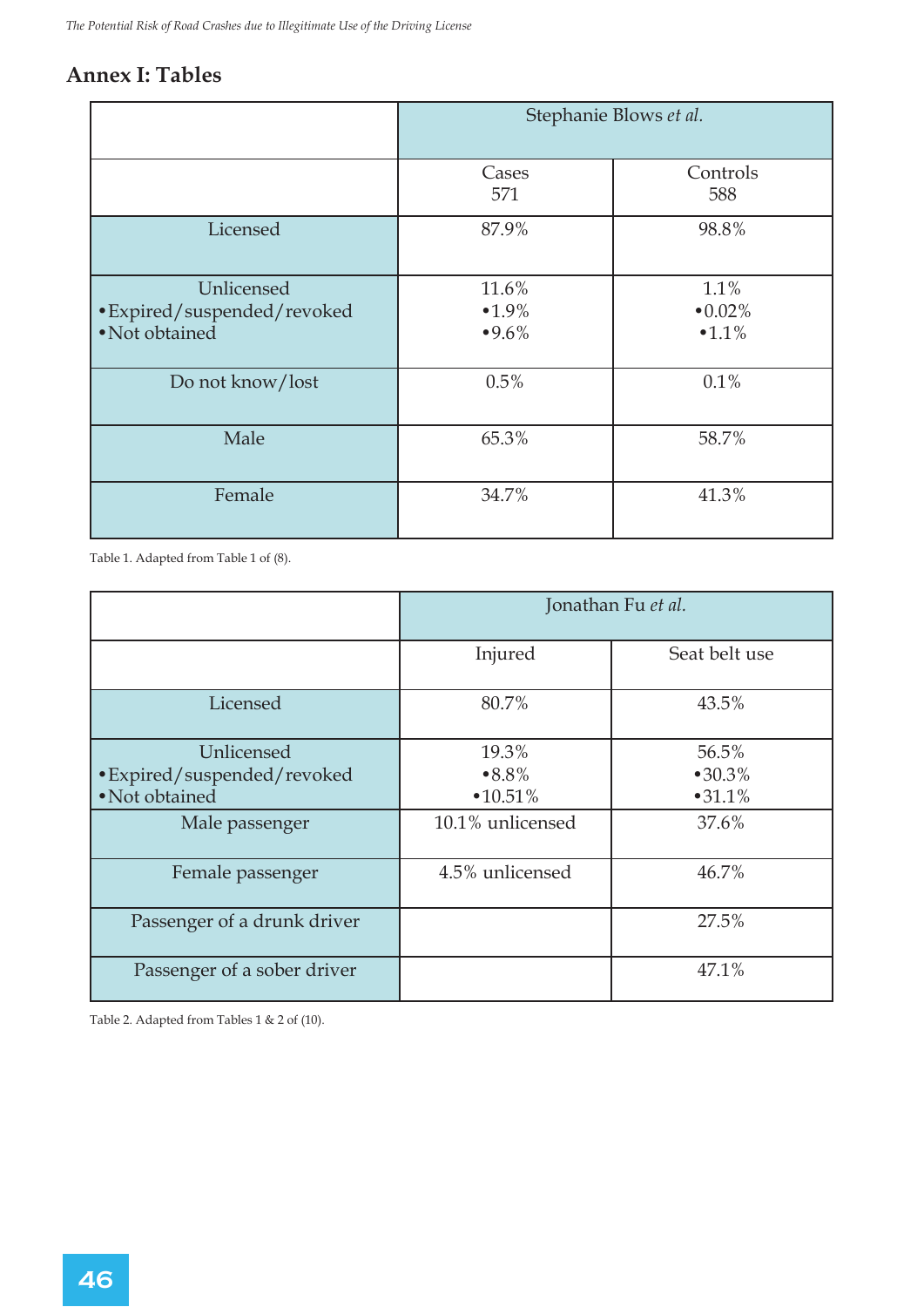## **Annex II: Figures**



Figure 1. Flowchart representing the article selection process of this non-systematic review.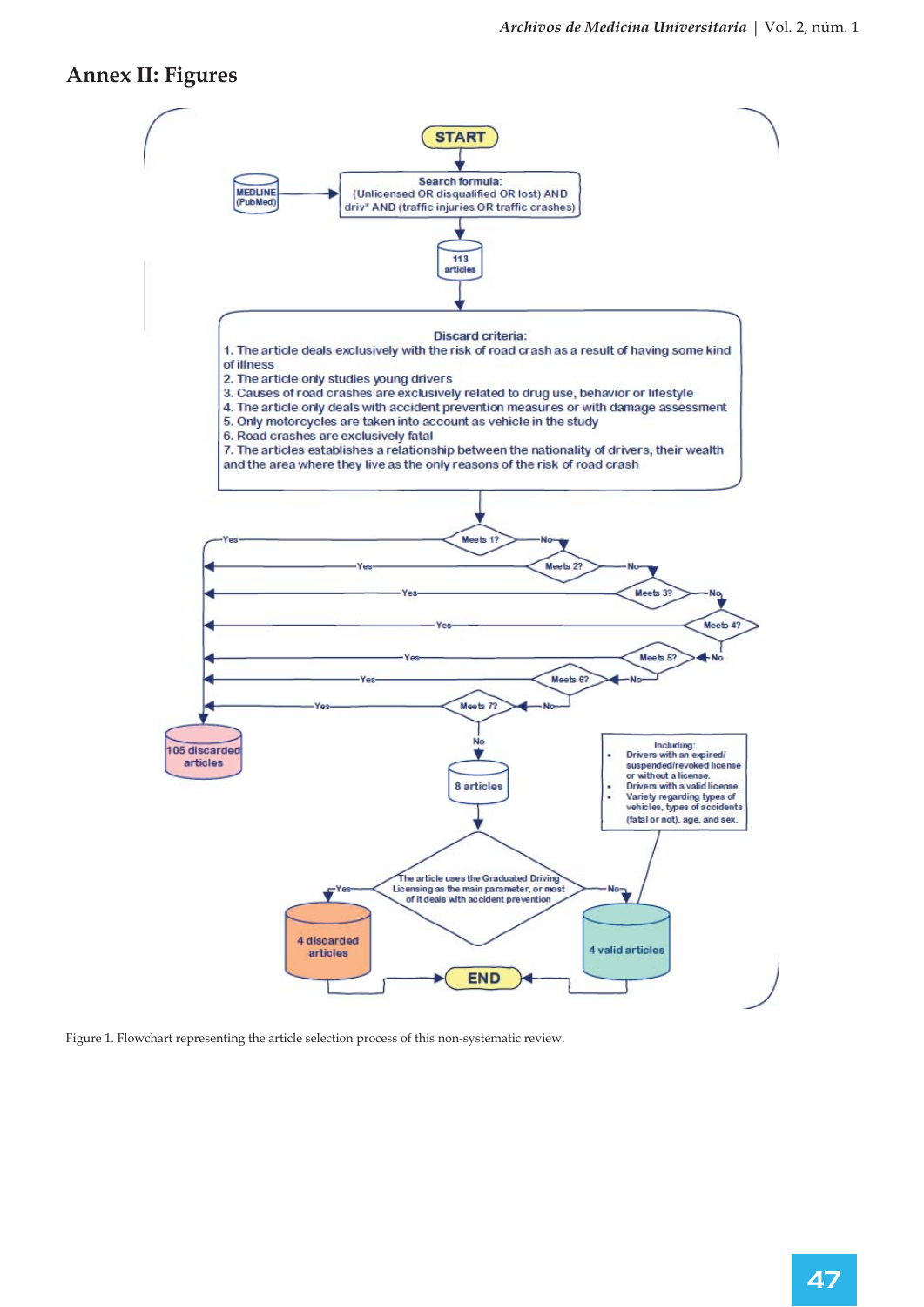

Figure 2. Percentage of drivers involved in the study sample. Adapted from Table 2 of (9).



Traffic license status

Figure 3. Driver demographics. Adapted from Table 1 of (10)